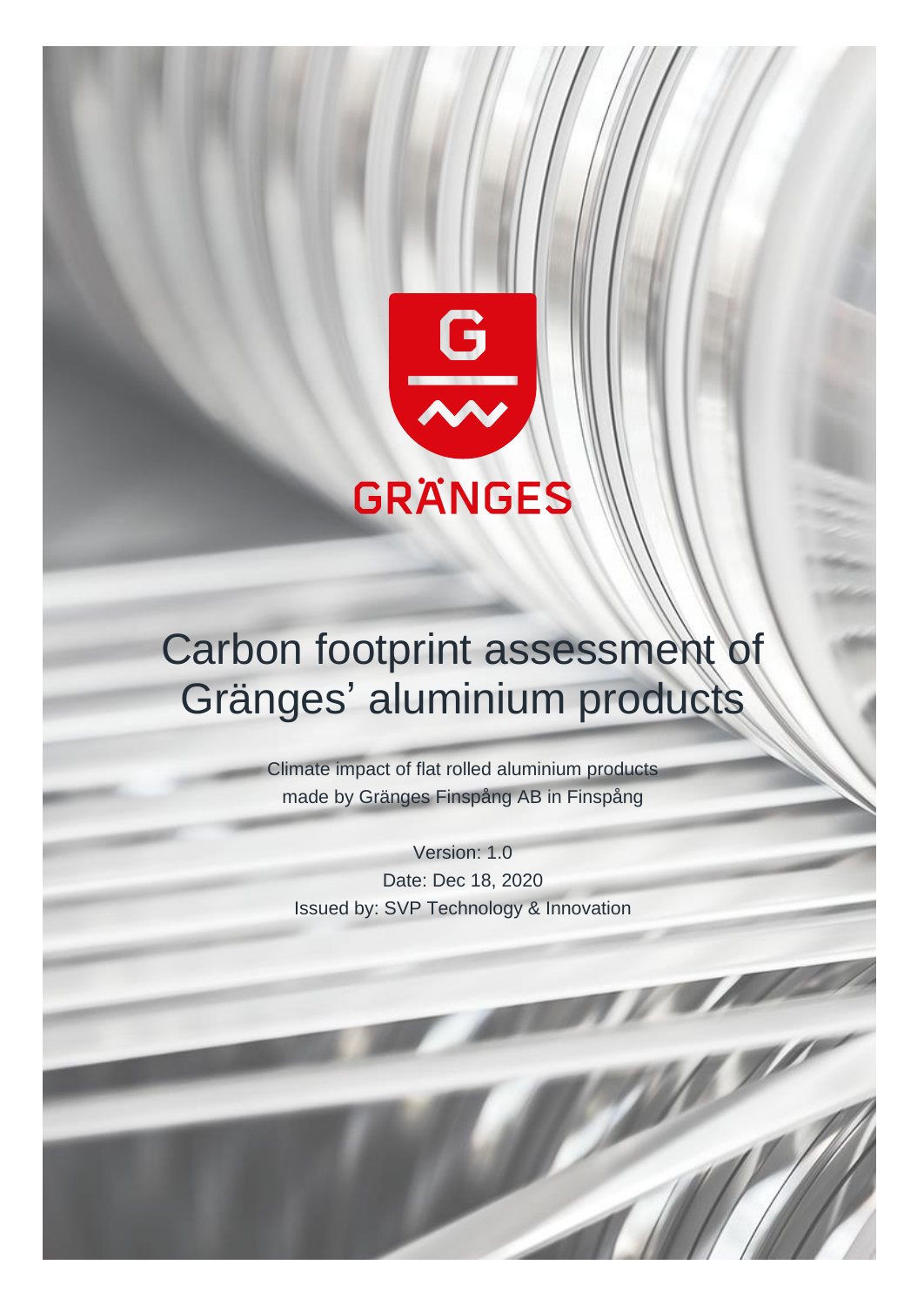# TABLE OF CONTENTS

| 1              |       |                                                          |  |  |
|----------------|-------|----------------------------------------------------------|--|--|
| $\mathfrak{p}$ |       |                                                          |  |  |
|                | 2.1   |                                                          |  |  |
|                | 2.2   |                                                          |  |  |
|                | 2.2.1 |                                                          |  |  |
|                | 2.2.2 |                                                          |  |  |
|                | 2.2.3 |                                                          |  |  |
|                | 2.2.4 |                                                          |  |  |
| 3              |       |                                                          |  |  |
|                | 3.1   |                                                          |  |  |
|                | 3.2   | Processing and transport of external recycled aluminium9 |  |  |
|                | 3.3   |                                                          |  |  |
|                | 3.4   |                                                          |  |  |
|                | 3.5   |                                                          |  |  |
|                | 3.6   |                                                          |  |  |
|                | 3.7   |                                                          |  |  |
|                | 3.7.1 |                                                          |  |  |
|                | 3.7.2 |                                                          |  |  |
|                | 3.7.3 |                                                          |  |  |
|                | 3.7.4 |                                                          |  |  |
| 4              |       |                                                          |  |  |
|                | 4.1   |                                                          |  |  |
|                | 4.2   |                                                          |  |  |
|                | 4.3   |                                                          |  |  |
| 5              |       | <b>COMMUNICATION IN CARBON FOOTPRINT CERTIFICATES 16</b> |  |  |
| 6              |       |                                                          |  |  |
| 7              |       |                                                          |  |  |
| 8              |       |                                                          |  |  |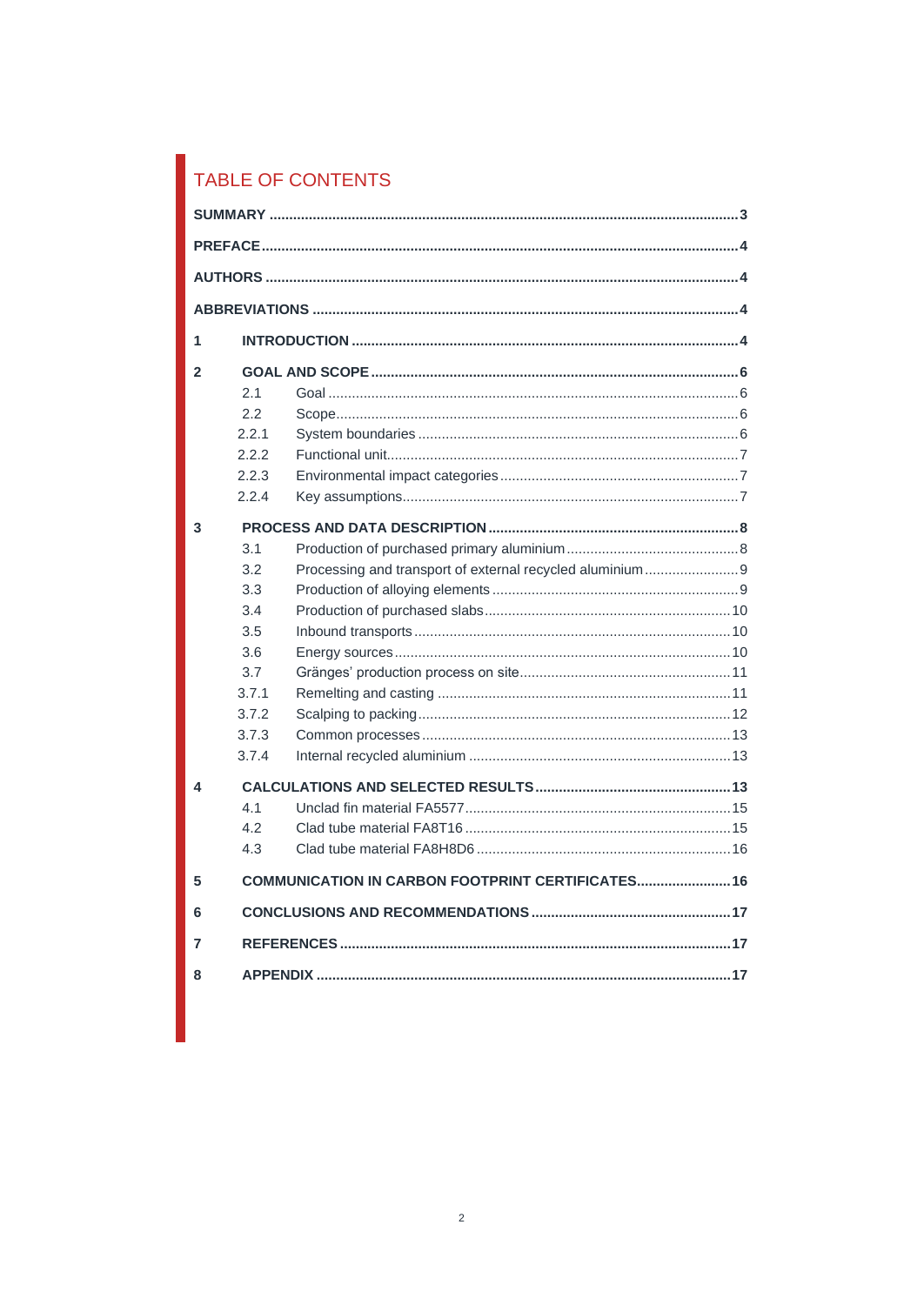#### <span id="page-2-0"></span>**SUMMARY**

In line with Gränges' group-wide sustainability framework and accompanying targets to 2025, the company works to develop sustainable product offerings and provide clear and verified sustainability information on its products. This aim is to enable for customers and other stakeholders to understand, evaluate and compare Gränges' products from a sustainability perspective.

Gränges' operations in Finspång, Sweden, have developed an internal life-cycle assessment (LCA) tool, which enables calculations and declarations of environmental impacts on a product level, starting with the carbon footprint. This carbon footprint assessment report outlines the methodological choices and allocations done to calculate the carbon footprint of products produced in the Finspång production site, according to the ISO 14040:2006 and ISO 14044:2006 standards as well as ISO 14067:2018. The report is intended for internal as well as external use including customers. Gränges' process for carbon footprint calculations is reviewed and validated by an independent third-party reviewer and the review includes this report, the LCA tool and other documentation.

The calculations are made cradle to factory gate and thus include all process steps from bauxite mining to inbound transports, as well as all Gränges' activities up until delivery from the site. The main materials that are used to produce the products are included, i.e. primary aluminium ingots, sourced slabs and alloying elements, as well as external recycled aluminium. The functional unit is 1 tonne of finished product.

The calculations are made for individual articles and groups of articles, but as the number of articles is very high (more than one thousand) it is beyond the scope of this report to show all the individual results. The report presents example results for three selected products. In general, the majority of the climate impact of Gränges' products comes from the production of primary aluminium, i.e. primary aluminium ingots and purchased slabs, which is an energy intensive process. The impact from Gränges' own operations generally accounts for around 1-3 per cent of the total carbon footprint, and mainly relates to the remelting and casting process where liquefied petroleum gas is used as a main energy source. Impacts from alloying elements generally account for around 1-3 per cent and inbound transports for less than 1 per cent. External recycled aluminium accounts for a very small portion of the climate impact as this material is modelled with a cut-off assumption and only includes climate impacts from processing and transport of the material. Internal recycled aluminium is treated as an internal flow and is recirculated within the product system.

The main implication from the carbon footprint assessment on Gränges' products is that there are five clear ways in which Gränges can reduce the carbon footprint of its products: 1) Source more low-carbon primary aluminium, 2) Source more external recycled materials, 3) Increase internal recycling and reduce volumes of internal scrap sold, 4) Reduce energy intensity in own operations, 5) Increase the use of renewable energy in own operations. Gränges' climate strategy is to take product stewardship and reduce climate impact along the value chain, across the life-cycles of its products.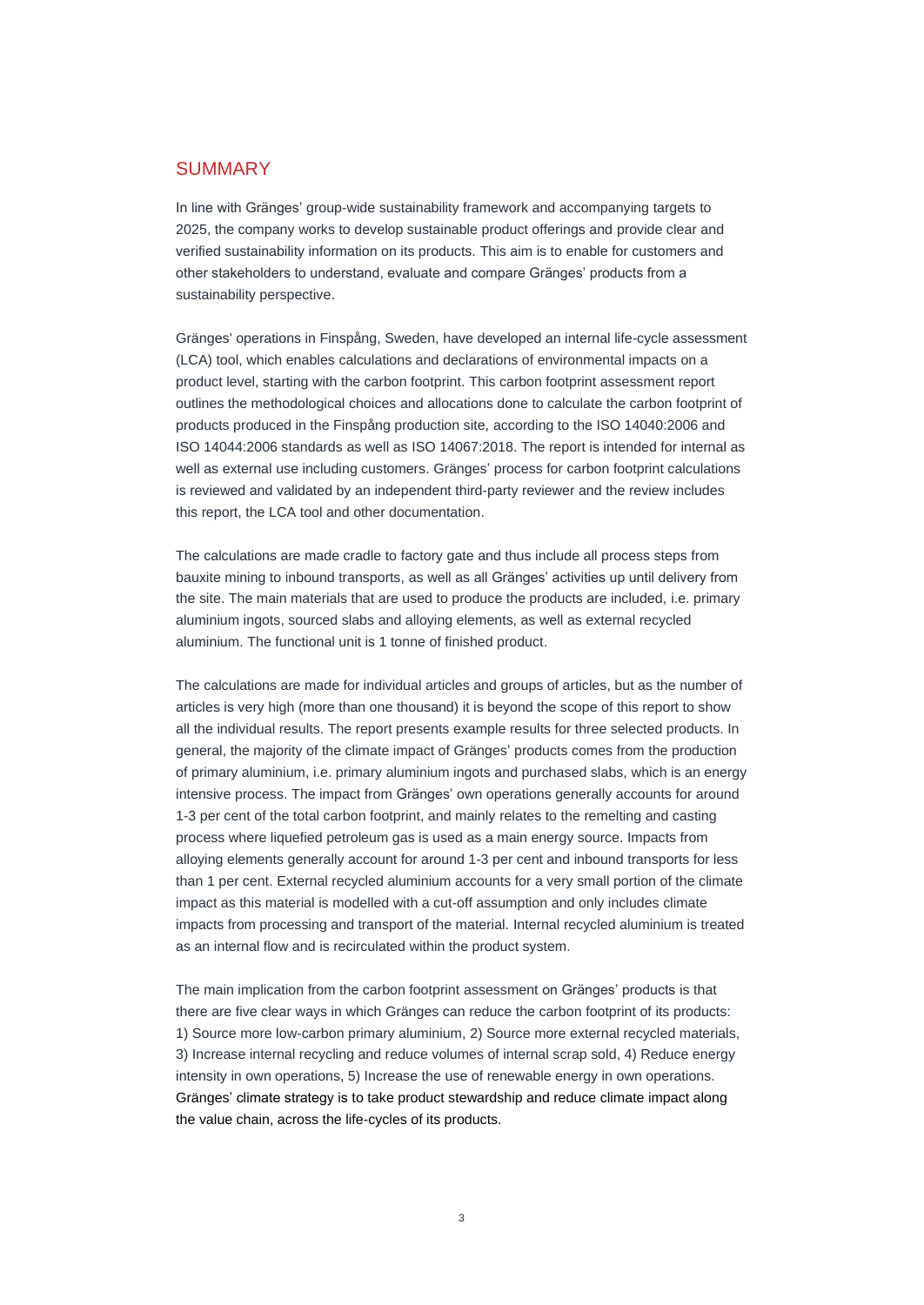#### <span id="page-3-0"></span>PREFACE

With the global push for sustainable development and the transformation into a more circular and resource-efficient economy, Gränges' customers are increasingly recognizing the importance of using sustainable materials. Aluminium is often called the "green metal" or "the metal of the future" thanks to its properties such as lightness, durability and infinite recyclability. Gränges works to leverage these unique properties to design and manufacture sustainable products, which can improve resource efficiency and climate performance along the value chain.

Having clear sustainability information on product level enables for Gränges' customers and other stakeholders to understand, evaluate and compare Gränges' products from a sustainability perspective. It also helps Gränges to build a solid fact base for innovation and performance improvements, with the aim to further design and develop customer offerings geared towards sustainability and circularity.

In this carbon footprint assessment report, Gränges presents the methodology, process and assumptions used to calculate the environmental impact of its flat rolled aluminium products, with a focus on the carbon footprint impact. The process and results have been third-party verified and additional information about the verification process can be found on [Gränges'](https://www.granges.com/sustainability/sustainable-product-offerings/)  [website.](https://www.granges.com/sustainability/sustainable-product-offerings/)

#### <span id="page-3-1"></span>**AUTHORS**

This Carbon Footprint report has been compiled by Kent Schölin, SVP Technology & Innovation with support from Sofia Hedevåg, SVP Sustainability. Kent Schölin has acted as the Technical and methodology expert and Sofia Hedevåg as the Group sustainability lead for the LCA/CF project conducted in Finspång in 2020.

#### <span id="page-3-2"></span>ABBREVIATIONS

 $CO<sub>2</sub>e =$  Carbon dioxide equivalents tonne = metric tonne i.e. 1000 kg

#### <span id="page-3-3"></span>1 INTRODUCTION

Aluminium is generally regarded as a sustainable material based on its recyclability, lightness, corrosion resistance, barrier properties etc. However, production of primary aluminium is energy intensive due to aluminium's strong affinity to oxygen and the process required to split aluminium from said oxygen. Recycling and remelting of aluminium save up to 95 per cent of the energy required to produce primary aluminium, but to maximize value of the aluminium to be remelted, a good sorting of different aluminium alloys is required.

Gränges' production site in Finspång manufactures flat rolled aluminium products primarily for automotive applications but also for other segments. The process is further described in section 3. The largest product category is material for automotive brazed heat exchangers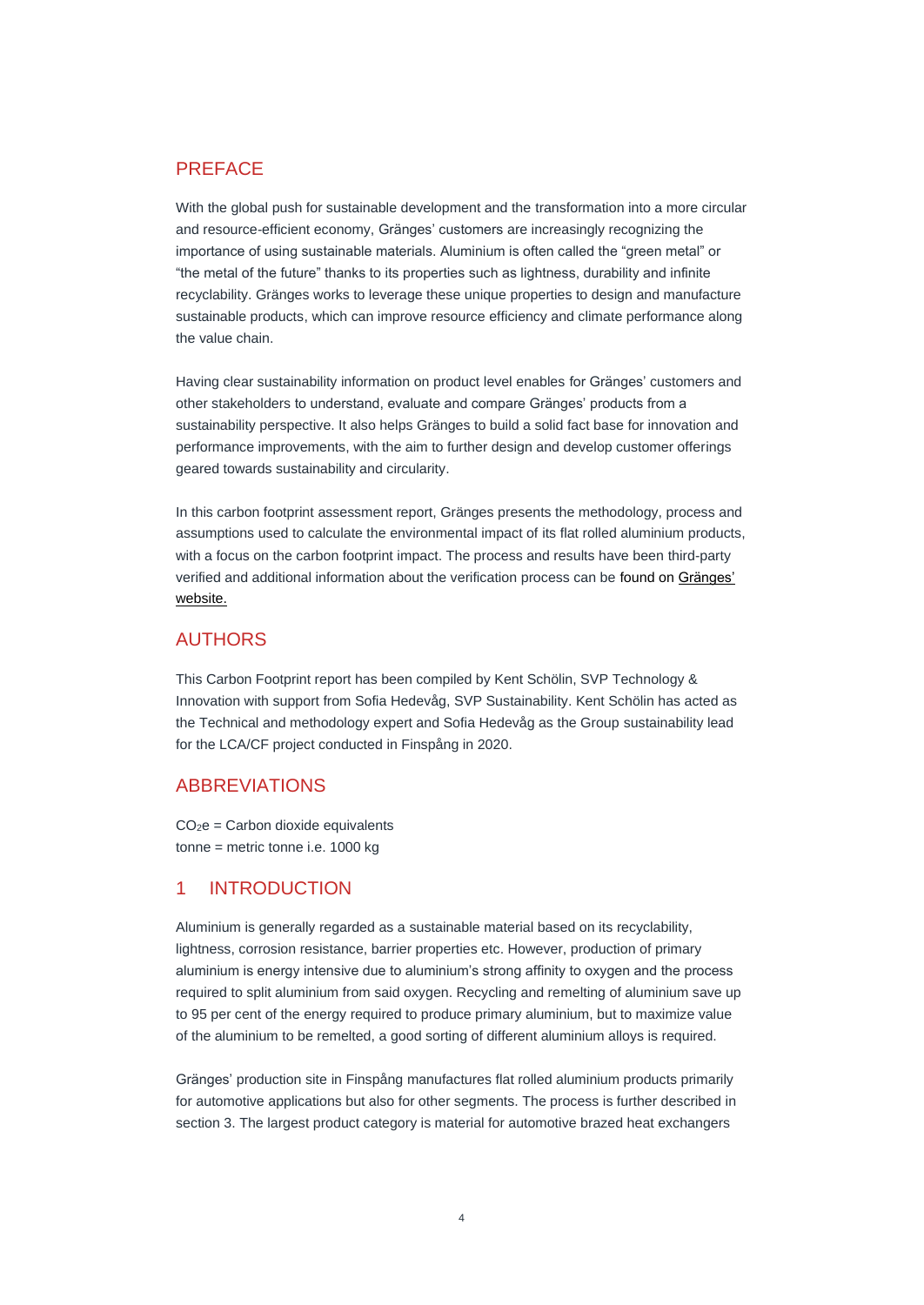such as radiators for engine cooling and condensers and evaporators for the air conditioning system. The plant is not connected to a primary smelter. In its remelting operation it uses sourced primary material and sourced or internally recycled raw materials to make rolling slabs. In its cold- and hot-rolling operations, it uses own produced slabs or sourced slabs from primary smelters. Thus, a mix of primary and secondary aluminium is used. The sold product consists of one or several aluminium alloys in a certain dimension and with properties specified by the customer (such as strength, formability, corrosion resistance etc.). The product is generally delivered as a coil, see Figure 1.



Figure 1. A typical coil delivered from Gränges to customers.

A large part of the manufactured and sold products are so called clad materials. These materials consist of several aluminium alloys rolled together in a hot rolling operation. Process scrap generated in this process and in downstream operations is therefore a mix of two or more alloys, which cannot be separated in an easy way. A smart sorting and use of this process scrap is thus a key factor in achieving a high recovery rate.

This carbon footprint assessment report describes the methodological choices and allocations done to calculate carbon footprint of products according to the ISO 14040:2006 and ISO 14044:2006 standards as well as ISO 14067:2018. It is intended for internal as well as external use including customers.

Gränges process for carbon footprint calculations is reviewed and validated by an independent third-party reviewer, including this report, the LCA tool used in the calculation as well as other documentation describing the process. The third-party verification covers a review of Gränges processes and routines for conducting LCA, to secure that the methodology, data collection, calculations, result preparations and internal verifications delivers correct product carbon footprint results.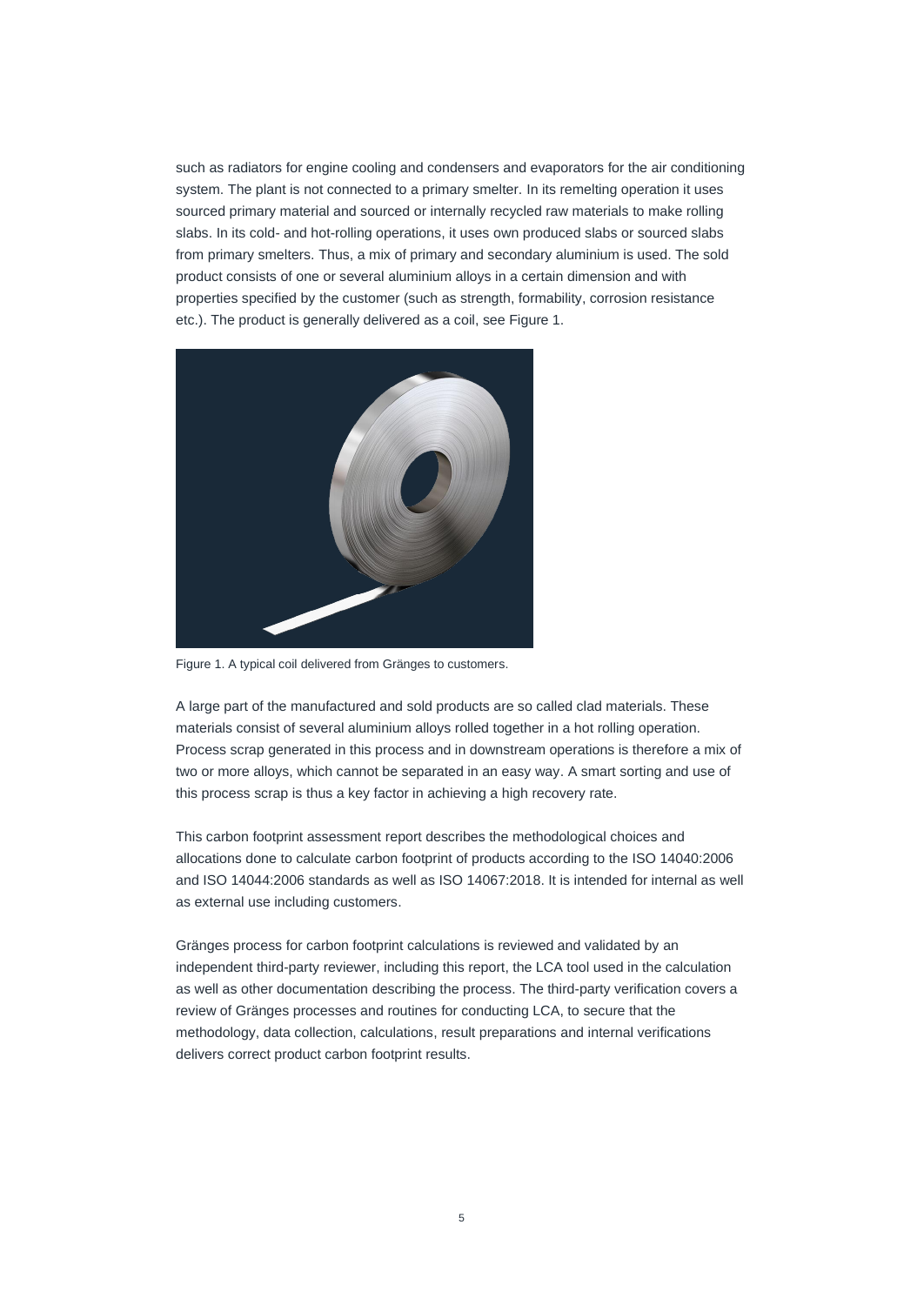# <span id="page-5-0"></span>2 GOAL AND SCOPE

#### <span id="page-5-1"></span>2.1 Goal

The goal is to have transparent, representative and third-party verified carbon footprint data available for all products. The data shall be structured in a way so that it is easily updated at a pre-determined frequency. The data shall also serve as a fact base for performance improvements with regards to carbon footprint for individual products and the site in total. Communication of results shall be easy for stakeholders to understand, both in terms of calculation methods and the actual carbon footprint of the product. This is valid both internally and externally, so that for example customers can compare results for products from Gränges and similar assessment results from its competitors. The information will be summarized in a carbon footprint certificate. Another goal is to use the environmental performance data to develop product offerings geared towards sustainability and circularity.

#### <span id="page-5-2"></span>2.2 Scope

#### <span id="page-5-3"></span>**2.2.1 System boundaries**

The calculations are made cradle to factory gate. This means that all process steps from bauxite mining to inbound transports, together with all Gränges' activities up until delivery from the site, are included. Distribution, further processing and use of the products as well as end-of life treatment are excluded initially.

The products covered in this report are produced at Gränges Finspång AB located in Finspång, Sweden. A generic flow chart of the relevant processes is shown in Figure 2.

The main materials that are used to produce the products are included, in terms of primary aluminium ingots, sourced slabs and alloying elements, as well as external recycled aluminium. Packaging materials, rolling oil and emulsions are included but other ancillary materials used in the production (such as process gases, chemicals, materials used in maintenance of equipment etc) have been excluded as they constitute significantly less than 1 per cent of the carbon footprint. Manufacturing of production equipment, buildings and other capital goods, as well as travel to and from work for personnel are also excluded.



Figure 2. Generic flow chart for upstream (blue) and core (red) processes.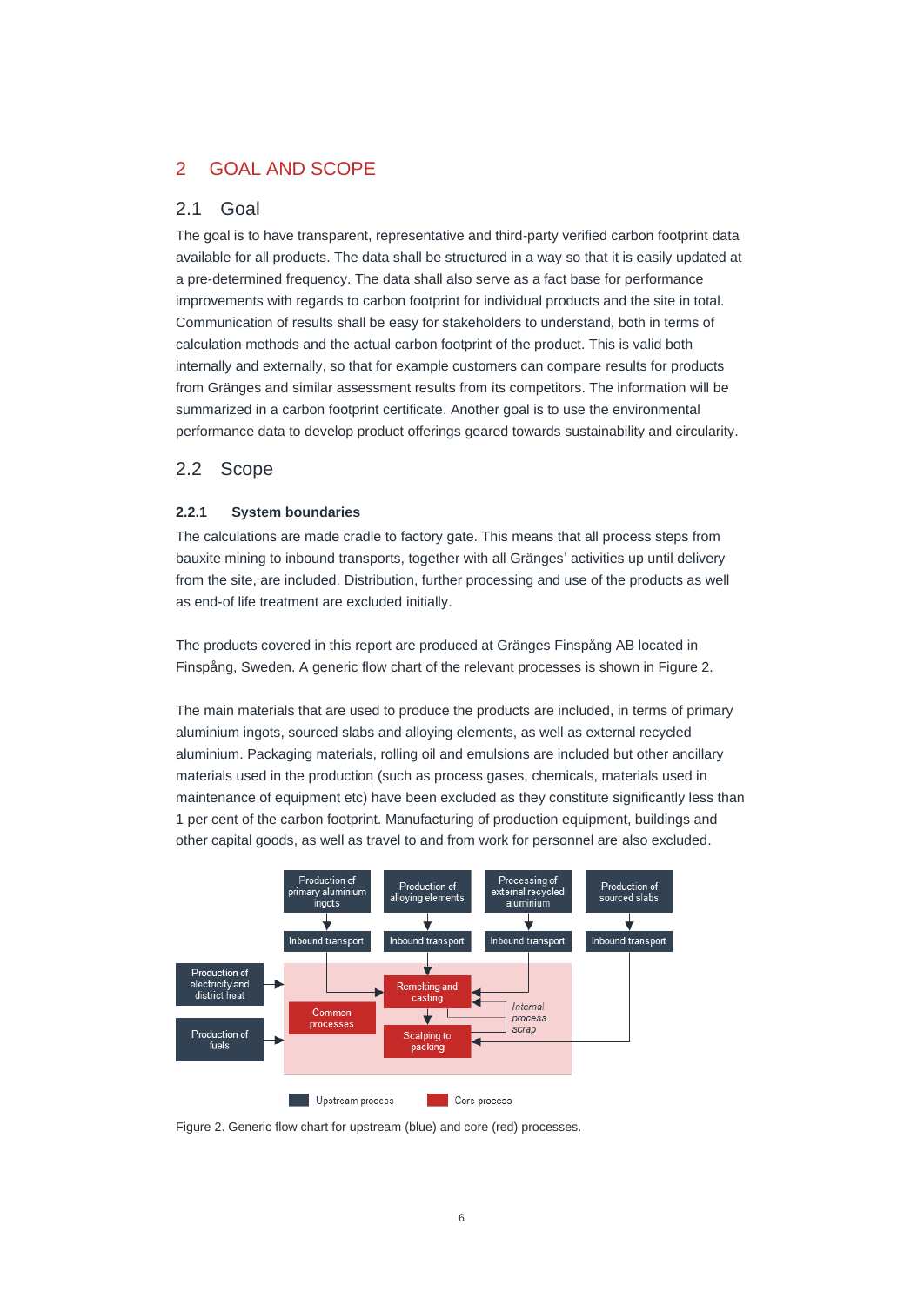#### <span id="page-6-0"></span>**2.2.2 Functional unit**

The functional unit is 1 tonne of finished product, which is also the unit in which the customer purchases the product. A product is a rolled material with specified characteristics such as alloy composition, dimensions, mechanical properties etc. It is defined with a specific article number.

#### <span id="page-6-1"></span>**2.2.3 Environmental impact categories**

In this report, we only consider products' carbon footprint, expressed as Global Warming Potential (GWP) using IPCC GWP values for the 100-year time horizon.

Only GHG values for net fossil emissions are reported. Biogenic emissions and removals and GHG emissions and removals resulting from direct land use change (dLUC) is not reported separately. This is due to lack of data, the supplier specific data which is used for primary aluminium and energy only includes fossil emissions. Biogenic and dLUC emissions and removals are, however, assumed to be negligible.

Other impact categories may be added at a later stage. In a pilot study, several other categories were included and showed a very similar trend to carbon footprint. Thus, carbon footprint can at this point be used as a proxy for other environmental impact categories.

#### <span id="page-6-2"></span>**2.2.4 Key assumptions**

The largest share of the carbon footprint for Gränges' products comes from the production of primary aluminium, in terms of primary aluminium ingots and purchased slabs. When casting slabs internally, each alloy is made on a specific recipe consisting of for example primary aluminium ingots, external recycled aluminium, recycled aluminium from internal processes, alloying elements etc. The ingredients are melted, mixed and cast into large slabs. Externally sourced slabs are made of primary aluminium directly from the smelting operation mixed with the required alloying elements to meet the specified composition. Supplier specific data is used for production of primary aluminium.

External recycled aluminium is modelled with a cut-off assumption, i.e. that the environmental impact of the original primary material production generating the recycled aluminium is not carried over to the recycled aluminium. This is in line with general practice for environmental product declarations in accordance with ISO 14025. Post-consumer and pre-consumer external recycled aluminium are treated in the same way. This is in line with the ISO 14021 definition of recycled content.

Alloying elements are added to the remelting process to achieve the correct composition of an alloy. In general, the share of alloying elements is relatively small, and therefore it is assumed that publicly available sources of alloying elements' environmental impact are good enough.

When calculating the environmental impact of processing from slab to final product (so called 'scalp to pack') five product groups have been identified, see Table 1. Energy consumption is the major contribution to environmental impact within the core processes. To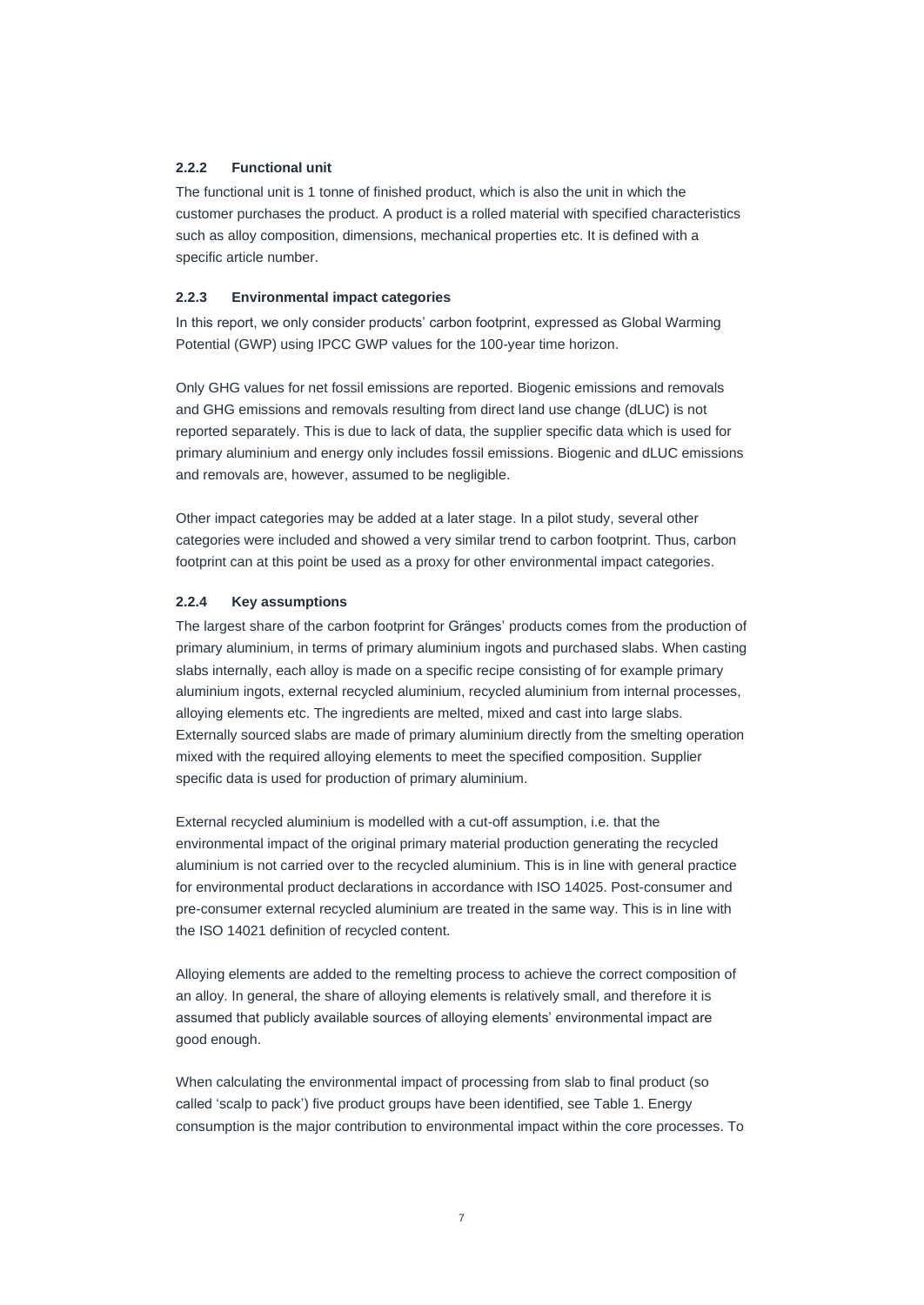simplify data collection, typical product groups have been identified, which represent all individual products (articles) within the group in terms of energy consumption. If new products are introduced, which do not fit well into these five groups, new groups will be identified and added.

Table 1. Product groups for environmental impact calculation from slab processing and downstream.

| <b>Product group</b> | <b>Typical gauge (mm)</b> |
|----------------------|---------------------------|
| <b>Unclad fin</b>    | 0.074                     |
| <b>Clad fin</b>      | 0.085                     |
| <b>Clad tube</b>     | 0.26                      |
| <b>Clad thick</b>    | 0.72                      |
| <b>Unclad thick</b>  | 0.68                      |

Process scrap generated in the internal production route is to a large extent recycled back into products through the remelting process. Thus, the main part of the process scrap is recycled within the core process, only a minor part is sold.

# <span id="page-7-0"></span>3 PROCESS AND DATA DESCRIPTION

Table 2 shows the input materials and processes included in the complete product system, see also Figure 2 above. Each input material and process is described below including data collection.

| <b>Type of</b><br>process | <b>Process</b>              | Reference, chapter |
|---------------------------|-----------------------------|--------------------|
| <b>Upstream</b>           | Primary aluminium           | 3.1                |
| processes                 | External recycled aluminium | 3.2                |
|                           | Alloying elements           | 3.3                |
|                           | <b>Purchased slabs</b>      | 3.4                |
|                           | Inbound transport           | 3.5                |
|                           | Energy                      | 3.6                |
| Core                      | Remelting and casting       | 3.7.1              |
| processes                 | Scalping to packing         | 3.7.2              |
|                           | Common processes            | 3.7.3              |
|                           | Internal recycled aluminium | 3.7.4              |

Table 2. Upstream and core processes.

# <span id="page-7-1"></span>3.1 Production of purchased primary aluminium

Aluminium is an abundant metal in the earth crust. It is easily oxidized and is therefore not found in its elemental state. It is bound to oxygen as  $A \& o_3$  and is generally mined from the mineral bauxite. Bauxite is found mostly in tropical climate areas. Mining of the bauxite is followed by a refining process, which results in commercially pure  $Al_2O_3$ . This oxide is then converted to aluminium through an electrolysis process in a so-called aluminium smelter. The result is primary aluminium with only low amounts of Fe and Si. The electrolysis process is an energy intensive process, in which also emissions of perfluorocarbons (PFC) are generated (included in data from suppliers). The primary aluminium is cast into ingots, billets or slabs, either as commercially pure aluminium or alloyed with desired elements. The environmental impact of primary aluminium ingots covers the process from mining to casting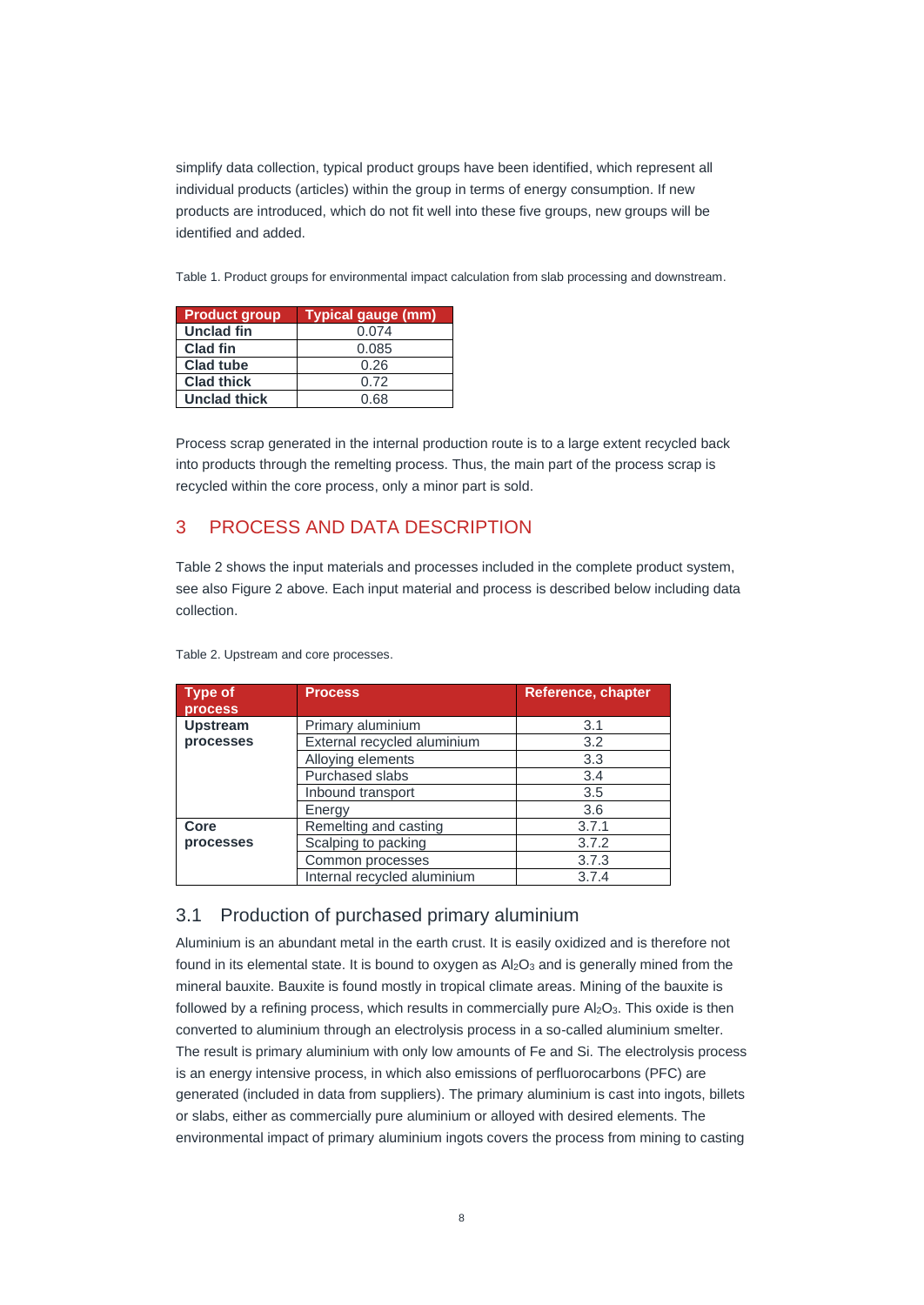of the ingot. The pre-mining activities concerning exploration and establishment of the mine are not included.

Gränges sources primary aluminium ingots from commodity traders and not directly from the primary aluminium producers. The commodity traders are required to provide verified cradleto-gate carbon footprint data to Gränges, which they in turn receive from the primary aluminium ingot producers. Such information is usually stated in carbon footprint certificates. The information is used in Gränges carbon footprint assessment calculations, and updates are made annually. If supplier specific data is not available, European industry average data for primary aluminium production is used.

# <span id="page-8-0"></span>3.2 Processing and transport of external recycled aluminium

Gränges sources recycled aluminium from external recycling companies. Most of the material comes from post-consumer usage (i.e. end-of-life recycled aluminium) from applications such as off-set sheets used in the newspaper printing industry and power cables. Gränges also sources materials from pre-consumer usage, i.e. materials originating in various processing industries. Collection and transport of the recycled aluminium to the recycling companies as well as sorting of recycled materials at the recycling companies' sites are included.

The collection and transport of recycled aluminium to the recycling companies has been estimated based on data from one recycling company. Energy use in sorting of recycled aluminium has been estimated based on data collected from one supplier. The information is reviewed annually, based on the supplier mix, and updated when needed.

# <span id="page-8-1"></span>3.3 Production of alloying elements

Gränges sources alloying elements from several suppliers in different forms. Some are sourced in pure form and some are sourced as a master alloy (mixed with aluminium to a certain share). As stated in section 2.2.4, the environmental impact of the alloying elements is low as the share of alloying elements added is generally low. Therefore, the production routes of these elements are not described.

Table 3 shows the major alloying elements used (in terms of sourced volume), the form in which it is used (pure or master alloy), and the assumptions made for data collection. The production of alloying elements has been modelled using data from industry associations, published literature and databases. For some of the alloying elements, specific data for the elements are not available. In such cases, the production is estimated either by using available data for similar materials or by using primary aluminium when no data is available. The data are reviewed annually and updated when relevant, e.g. when more recent or more representative data are available.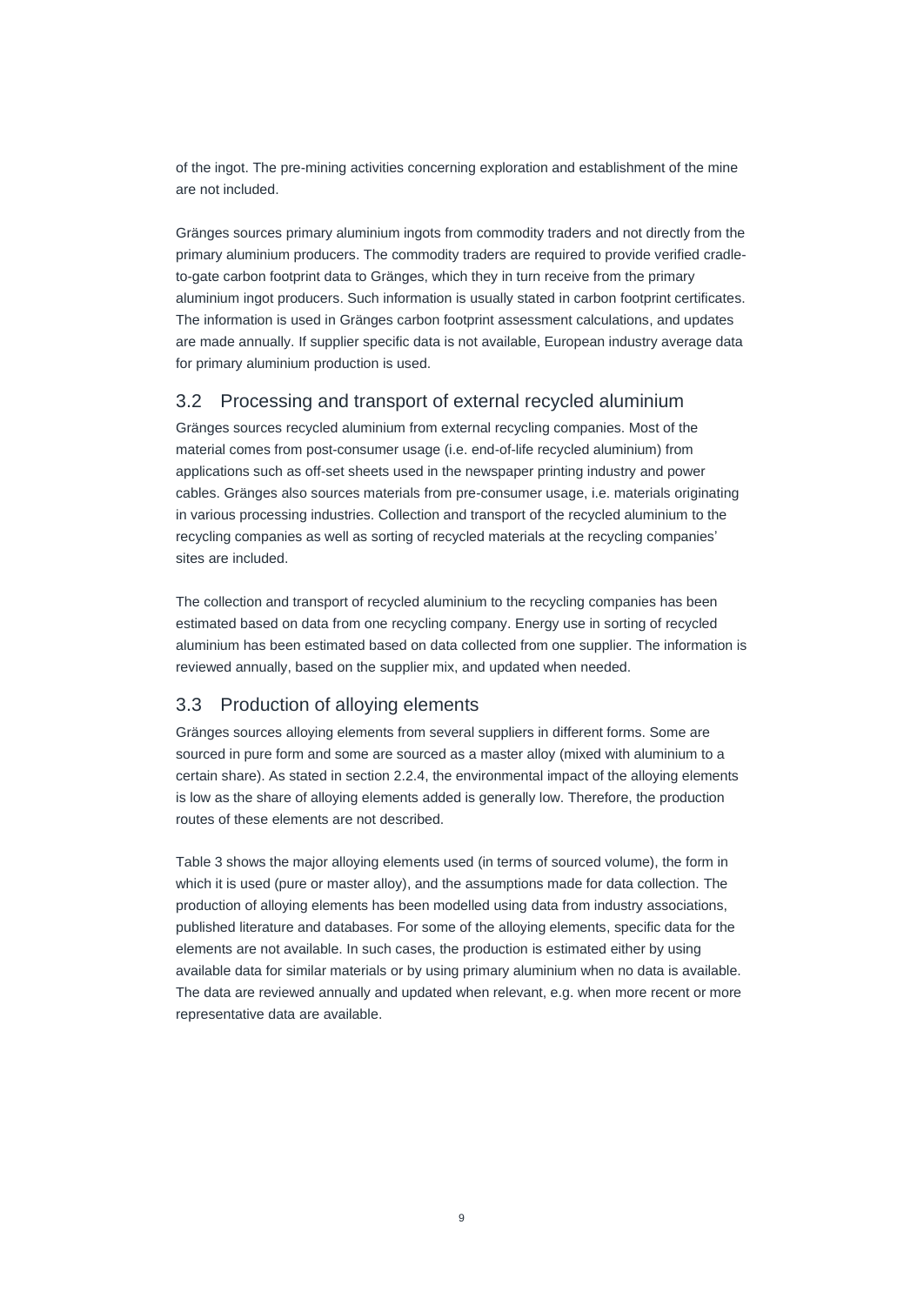Table 3. Major alloying elements used in slab production.

| <b>Alloying</b><br>element | <b>Form</b>                        | Data source                                                                                              |
|----------------------------|------------------------------------|----------------------------------------------------------------------------------------------------------|
| <b>Manganese</b><br>(Mn)   | AI40Mn60                           | Public data. Modelled based on average data for<br>manganese and primary aluminium                       |
| Silicon (Si)               | AI50Si50                           | Public data Modelled based on average data for Silicon<br>and primary aluminium                          |
| Silicon (Si)               | Silicon ore                        | Public data                                                                                              |
| <b>Magnesium</b><br>(Mq)   | Magnesium<br>metal                 | Public data                                                                                              |
| Copper (Cu)                | Copper<br>metal                    | Public data, estimated using data for copper sheet                                                       |
| Iron (Fe)                  | Iron powder                        | Public data, estimated using data for engineering steel                                                  |
| Titanium (Ti)              | <b>Titanium</b><br>metal           | Public data                                                                                              |
| Titanium (Ti)              | Aluminium<br>wire with Ti<br>and B | Public data. Main part of material is aluminium. Modelled<br>based on average data for primary aluminium |

# <span id="page-9-0"></span>3.4 Production of purchased slabs

Gränges sources purchased slabs from primary aluminium producers. These slabs are basically produced in the same way as the primary aluminium described in section 3.1. The minor difference in terms of environmental impact is that they are cast in large slabs instead of small ingots. Thus, the same process description is valid as in section 3.1. The slabs are delivered according to Gränges' alloy specifications, and specific suppliers are approved to supply specific alloys.

The slab suppliers to Gränges Finspång AB are required to provide cradle-to-gate carbon footprint data of their primary aluminium production, which is used in Gränges' carbon footprint assessment calculations. Updates are made annually.

# <span id="page-9-1"></span>3.5 Inbound transports

The transport route, in terms of mode of transport (e.g. truck, train, sea) and distance, for each purchased raw material is either known or estimated. Transport distances are based on supplier location. If a specific raw material is delivered by several suppliers, a weighted average distance and route is used based on purchased volume from each supplier. This is valid for external recycled aluminium, alloying elements and primary aluminium ingots.

The environmental impact of the inbound transports of raw materials are modelled using the specific transport routes combined with generic data for different modes of transports.

#### <span id="page-9-2"></span>3.6 Energy sources

Gränges sources electricity and liquefied petroleum gas (LPG), which is used in its remelting and casting as well as scalping to packing processes. In addition, Gränges sources diesel and district heating, which is used in the "common processes", e.g. for internal transport, for heating of buildings.

Electricity is sourced from one Swedish supplier and the supplier specific cradle to gate carbon footprint for the delivered electricity is used. The sources to the electricity are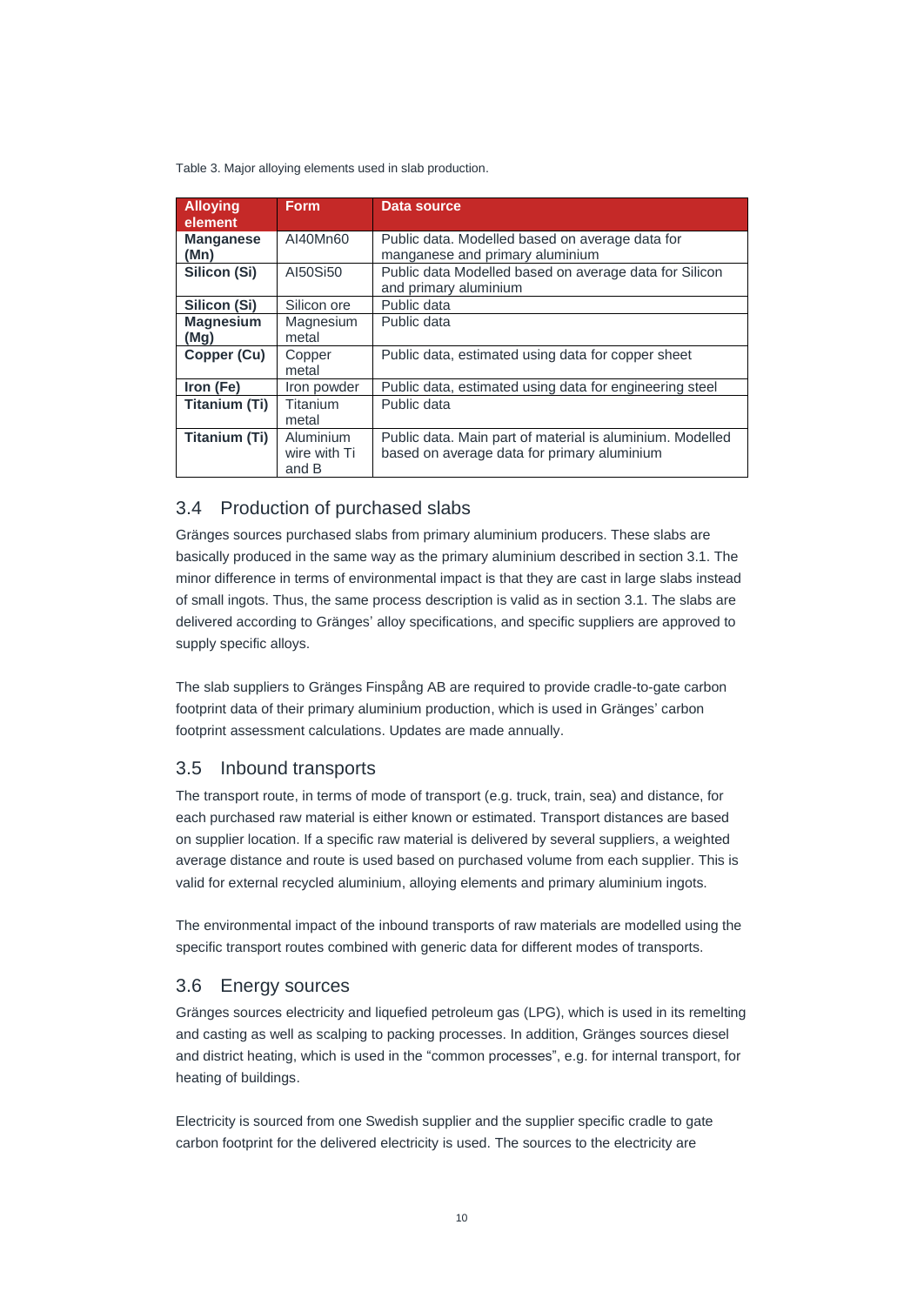approximately 50 per cent hydro power and 50 per cent nuclear power. Supplier specific cradle-to-gate data are used also for district heating, whereas generic data are used for production of LPG and diesel.

# <span id="page-10-0"></span>3.7 Gränges' production process on site

Figure 3 schematically illustrates the on-site process routes of clad and unclad materials. The routes are different and therefore unclad and clad products are separated in the carbon footprint calculations. As shown in Table 1, there are two groups of unclad products and three groups of clad products. The reason for dividing into more groups than clad/unclad is a difference in dimensions and to some extent heat treatment.



<span id="page-10-1"></span>Figure 3. Schematic process route of unclad and clad material.

#### **3.7.1 Remelting and casting**

Cost, quality, availability and sustainability are key factors when determining if an alloy should be sourced or cast internally. Generally, the in-house produced alloys contain recycled aluminium while sourced slabs contain primary aluminium. Primary aluminium is required when the specification dictates low content of alloying elements such as iron and silicon.

In-house remelting and casting is done in large furnaces that are fuelled with either electricity or LPG. Raw materials are fed into a melting furnace where the right composition is ensured by melting, stirring, sample measurements and addition of raw materials if needed to correct the composition. The melt is then transferred to a holding furnace (except in smaller furnaces where there is a combined melting and holding furnace), where cleaning of the melt from unwanted particles and inclusions is done. After that, the melt is led through a launder system into casting moulds where the metal can solidify and cool down. Square slabs of ca 5-10 tonnes weight are produced.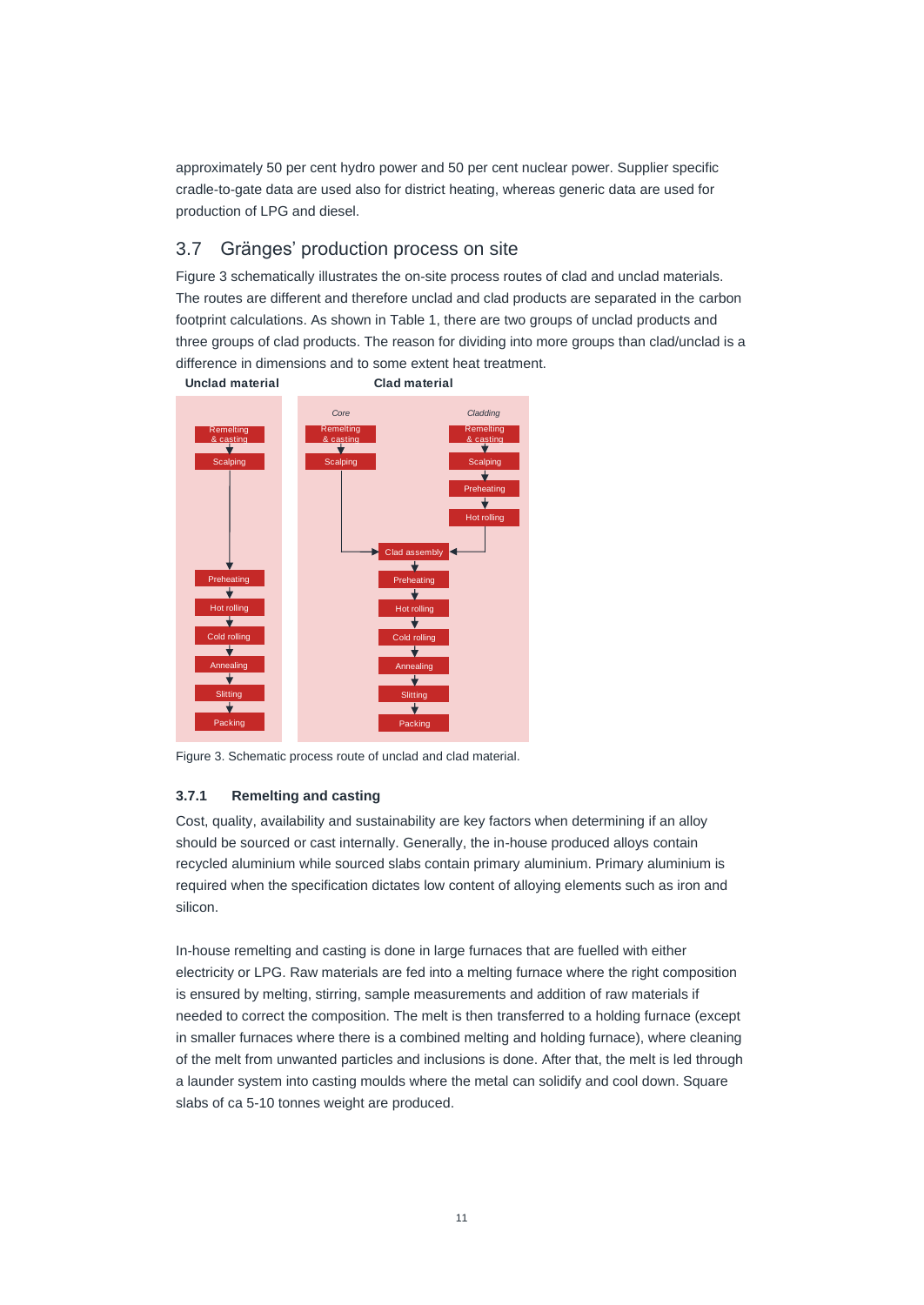The raw materials used in production of the slabs are decided by a base recipe for each alloy. This recipe is however somewhat flexible depending on availability of raw materials, specifically the availability of recycled aluminium.

The recipe used in the carbon footprint calculations is an average of all slabs produced for each alloy over one year and is updated annually. The share of each input material is used to calculate the carbon footprint for each alloy.

The energy used is based on the total electricity and LPG consumption allocated equally to each tonne of slab produced, irrespective of alloy.

#### <span id="page-11-0"></span>**3.7.2 Scalping to packing**

The exact process route is basically different for each product. However, in the interest of simplicity and not to spend too much detailing efforts on small climate impact contributions, five typical process routes have been defined as shown in Table 1. Figure 4 defines these routes. Only differences in energy consumption is considered for the different process routes.



Figure 4. Process routes for different products.

Each product is categorized into one of these groups and if new products do not fit into any of these groups, new groups will be defined. The energy source used in processes from scalping to packing is exclusively electricity. The energy use in each process step is measured as well as the run time for the model products. Comparing run time of these products and total run time in each process, the energy use can be allocated to each model products.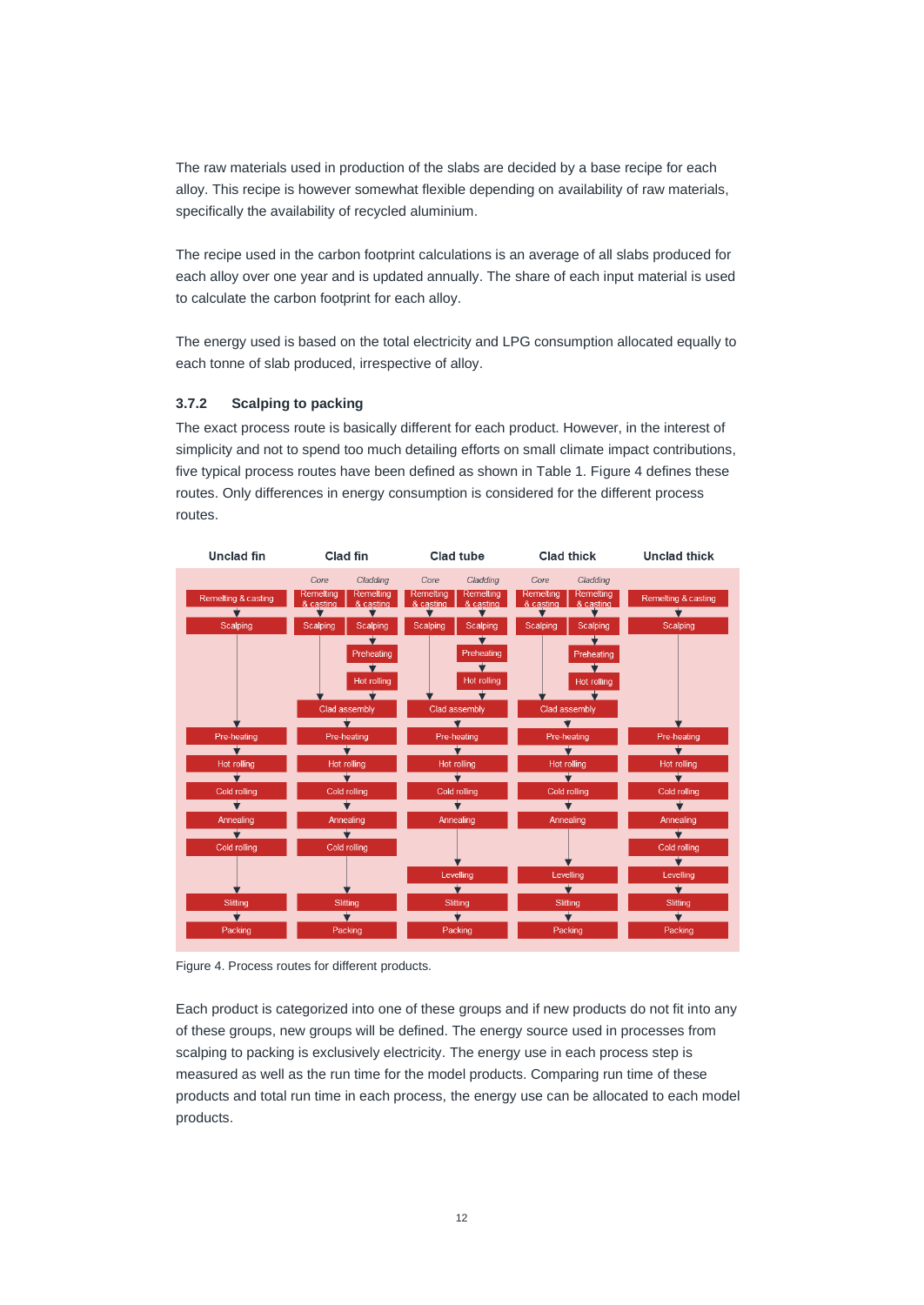All other relevant consumables and activities are included in "Common processes" covered in section 3.7.3.

#### <span id="page-12-0"></span>**3.7.3 Common processes**

The common processes concern processes and activities at the site, which are not part of the main process route described above. This includes diesel used for internal transports, district heating used for heating of buildings, packaging materials, rolling oil and emulsions. The climate impact of these processes and activities are however small, especially in comparison to the impacts from sourced raw materials and energy.

The carbon footprint of common processes is allocated evenly to each tonne of product produced.

#### <span id="page-12-1"></span>**3.7.4 Internal recycled aluminium**

Process scrap is generated along the process steps from slab to final product. This is unavoidable in this type of production and the total amount of such materials generated is used to calculate a recovery rate for each article produced. Depending on where in the process the materials fall, it will come in different forms making it more or less easy to recycle. For clad products, as described in Table 1, process scrap will be a combination of several alloys for scrap generated after the cladding step. Therefore, it is necessarily not recycled to the same alloy as generated the scrap.

The process scrap that is internally recycled carries a carbon footprint equal to the average of all purchased material. If internal recycled aluminium is sold outside the system boundaries, the carbon footprint of that material must be allocated to sold products. The impact of the process scrap is allocated between products as follows:

- process scrap that is recycled internally is allocated to the products that use the scrap as a raw material, based on the assumption that the material ending up as process scrap consists of an average mix of purchased materials. In the calculation, a carbon footprint is assigned to the internal scrap corresponding to the cradle-to-gate impact of the average mix of purchased materials.
- process scrap that is sold is allocated to all products equally, using an average "virtual" yield, which is applied to all products. The "virtual" yield is calculated as the volume of sold products divided by sold products plus sold process scrap and metal losses.

The carbon footprint carried by internal recycled aluminium is updated annually based on amount of sourced metal and respective carbon footprint. The "virtual" yield is also updated annually based on the volume of sold products divided by sold products plus sold process scrap and metal losses.

# <span id="page-12-2"></span>4 CALCULATIONS AND SELECTED RESULTS

The data described in section 3 have been inserted into an Excel calculation tool where necessary data is collected and compiled from internal and external sources. The data are organized in a way that makes calculation of carbon footprint easy for individual articles and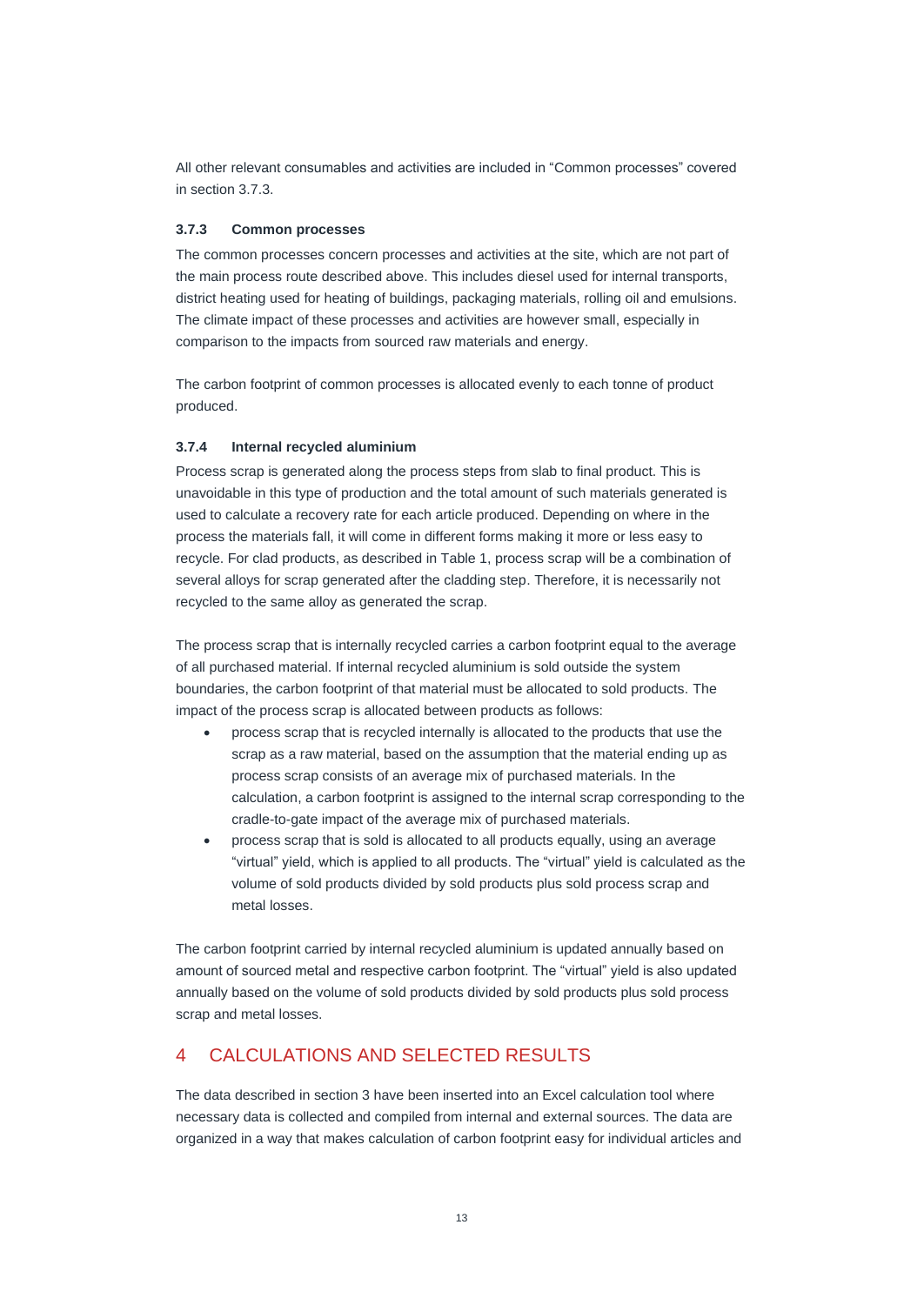groups of articles, see Appendix 1 for details. Since the number of articles is very high (more than one thousand) it is beyond the scope of this report to show all the individual results.

Three selected examples with and without cladding as well as with high and low primary aluminium content, are shown for illustration purposes. The selection is done based on the fact that the raw material input has the strongest influence on environmental impact and the three examples are very different in this respect. Each of the three examples are articles delivered in a relatively high volume to secure reliable data.

The results are shown in Figures 5 and 6. Figure 5 clearly shows the dominating influence of raw material and in particular primary aluminium ingots and purchased slabs. Internal processes and inbound transports of raw materials are minor contributors in comparison, except when the share of primary aluminium in the raw material mix is low. Figure 6 shows a breakdown of the contribution from internal processes, where it is clear that remelting and casting dominate. Thus, when slabs are sourced instead of produced in-house, the contribution from Gränges core processes is small. The energy mix for remelting and casting is 70 per cent electricity and 30 per cent liquefied petroleum gas (LPG), where the latter is the major contributor to carbon footprint. As described in section [3.7.4,](#page-12-1) internal scrap is modelled as the average mix of purchased materials, where the majority of the climate impact (around 96 %) comes from primary aluminium ingots and purchased slabs.



Figure 5. Carbon footprint for three selected example articles [tonnes CO<sub>2</sub>e/tonne product].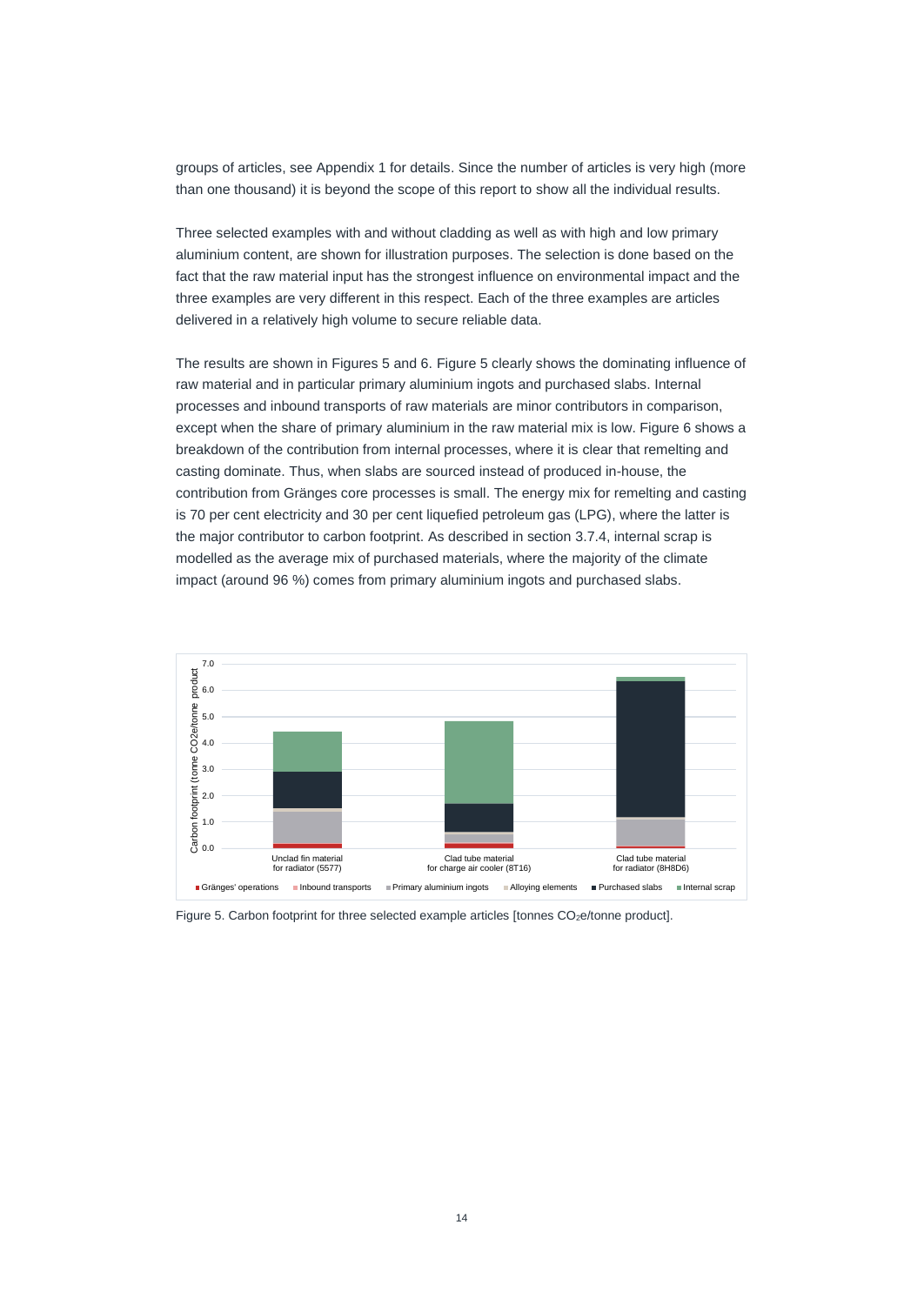

Figure 6. Carbon footprint of Gränges' operations for three selected example articles [tonnes  $CO<sub>2</sub>e/tonne product$ ].

# <span id="page-14-0"></span>4.1 Unclad fin material FA5577

Unclad fin radiator material FA5577 has a thickness of 0.076 mm and a slit width of 43.99 mm. The article number is 231607. Three quarters of the slabs are produced internally, and one quarter is sourced from primary aluminium producers. The raw material mix used for internally produced slabs is approximately 45 per cent external recycled aluminium, 20 per cent primary aluminium ingots and 35 per cent internal recycled aluminium. In addition, Mn alloy is added together with small additions of other alloying elements (Fe, TiBorAl, Si and Cu). The processing is very similar to the process route described for unclad fin in Figure 4.

As shown in Figure 5 (left bar), the total carbon footprint is  $4.4$  tonnes  $CO<sub>2</sub>e/tonne product.$ Even though the share of primary aluminium ingot is relatively small it still generates 60 per cent of the carbon footprint. Raw materials in total accounts for 96 per cent of the product carbon footprint. As shown in Figure 6, remelting and casting generate almost 90 per cent of the carbon footprint from operations, and common processes basically account for the rest. The contribution from scalping to packing is very small as the energy source is exclusively electricity.

# <span id="page-14-1"></span>4.2 Clad tube material FA8T16

Clad charge air cooler tube material FA8T16 has a thickness of 0.38 mm and a slit width of 145.55 mm. The article number is 230194. The core material is very low in primary alloy content with about 65 per cent internal recycled aluminium, 30 per cent external recycled aluminium and the rest primary aluminium and alloying elements (Fe, TiBorAl, Si, Cu, Ti, and Mg). The cladding material is 20 per cent of the total thickness and in this case, it is made from a sourced slab based on primary aluminium with Si addition. The processing is very similar to the process route described for clad tube in Figure 4.

As shown in Figure 5 (middle bar), the total carbon footprint is  $4.8$  tonnes  $CO<sub>2</sub>e/tonne$ product. About 25 per cent of the carbon footprint comes from the sourced cladding alloy based on primary aluminium, and the small amount of primary aluminium ingot added to the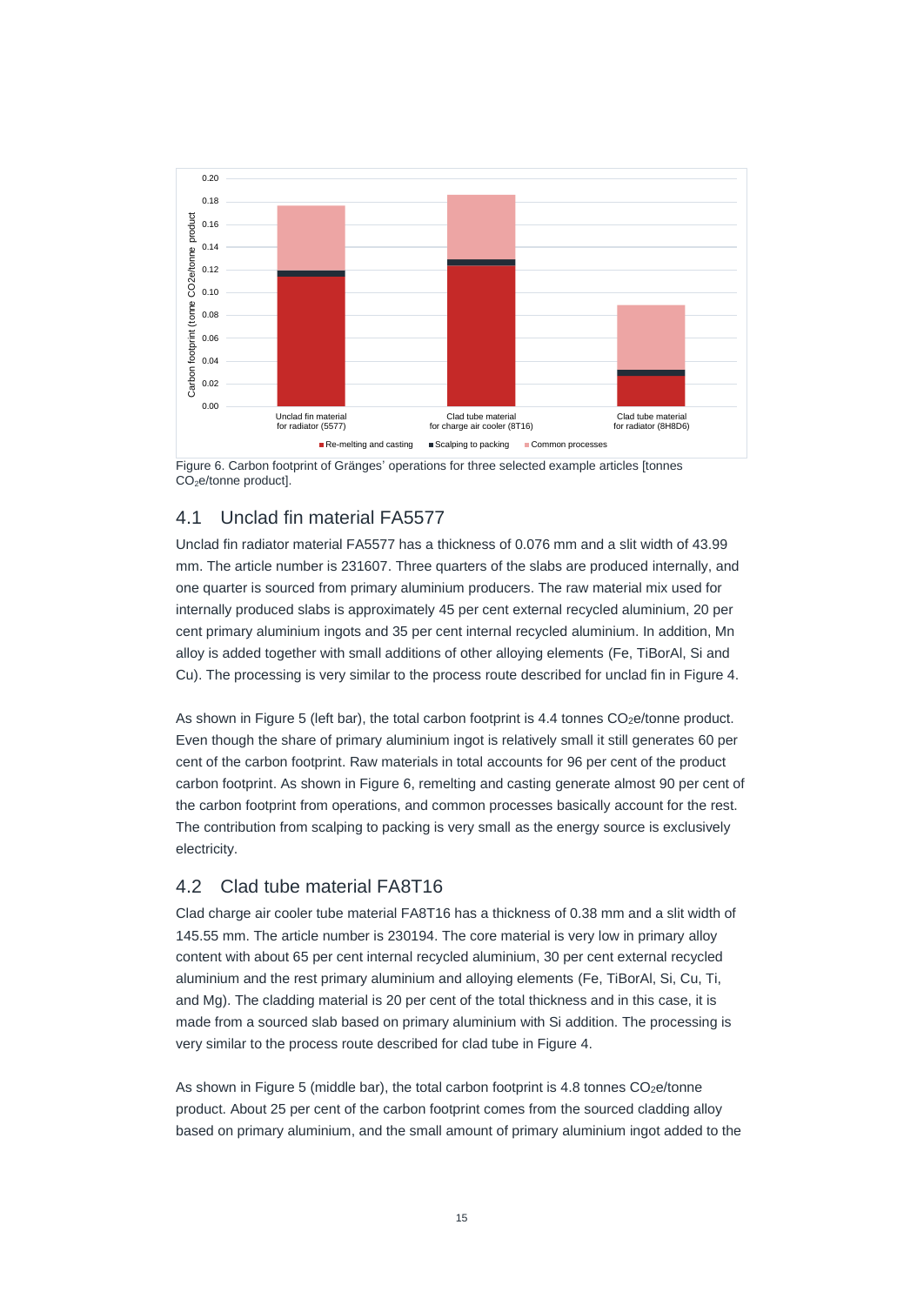core results in approximately 30 per cent coming from primary aluminium. Internal recycled aluminium represents the largest share of carbon footprint due to the large volume share. Approximately 2 per cent is related to alloying elements. About 3 per cent of the carbon footprint is generated by the internal processing. As shown in Figure 6, the remelting and casting process generates almost 90 per cent of the carbon footprint from operations. The common processes account for the remaining carbon footprint as the scalping to packing process only has a small contribution.

# <span id="page-15-0"></span>4.3 Clad tube material FA8H8D6

Clad radiator tube material F8H8D6 has a thickness of 0.26 mm and a slit width of 55.7 mm. The article number is 230261. The core material is a purchased slab based on primary aluminium with alloying additions of Mn, Cu and TiBorAl. The cladding material is 18 per cent of the total thickness and remelted and cast internally. It is made from primary aluminium ingot with Si addition. The processing is very similar to the process route described for clad tube in Figure 4.

As shown in Figure 5 (right bar). The total carbon footprint is 6.5 tonnes CO<sub>2</sub>e/tonne product. 95 per cent of the carbon footprint comes from the sourced core slab based on primary aluminium and the primary aluminium ingot used for the cladding. Approximately 1 per cent is related to alloying elements in the cladding and about 3 % is related to internal recycled aluminium. Approximately 1 per cent of the carbon footprint is generated by the internal processing. As shown in Figure 6, the remelting and casting process generates approximately 60 per cent of the carbon footprint from operation, which is low compared to the two other examples because of the sourced core slab. The common processes account for the remaining carbon footprint as the scalping to packing process only has a small contribution.

# <span id="page-15-1"></span>5 COMMUNICATION IN CARBON FOOTPRINT CERTIFICATES

The aim of Gränges' third-party verified carbon footprint certificate is to provide Gränges' customers with a credible carbon footprint assessment at product level. The certificate is valid for the specified aluminium product, and the carbon footprint for the product is communicated as a guarantee of a maximum carbon footprint, i.e. below a certain carbon footprint threshold value. This threshold value is approved annually by the Managing Director of Gränges Finspång, in conjunction with the annual carbon footprint data update in the internal LCA tool, and after having assessed the range and spread of the current carbon footprint values among the products in the site's total product portfolio.

The carbon footprint certificate refers to the quality standards ISO 14040, ISO 14044 and ISO 14067 as well as the methodological choices used for Gränges' product carbon footprint assessment. It also specifies that the assessment has been third-party verified and includes a validity date and link to the third-party verification statement, which is available on Gränges' [website.](https://www.granges.com/sustainability/sustainable-product-offerings/) The certificate also includes a link to this Carbon footprint report, which can be found on Gränges' [website.](http://www.granges.com/sustainability/sustainable-product-offerings/)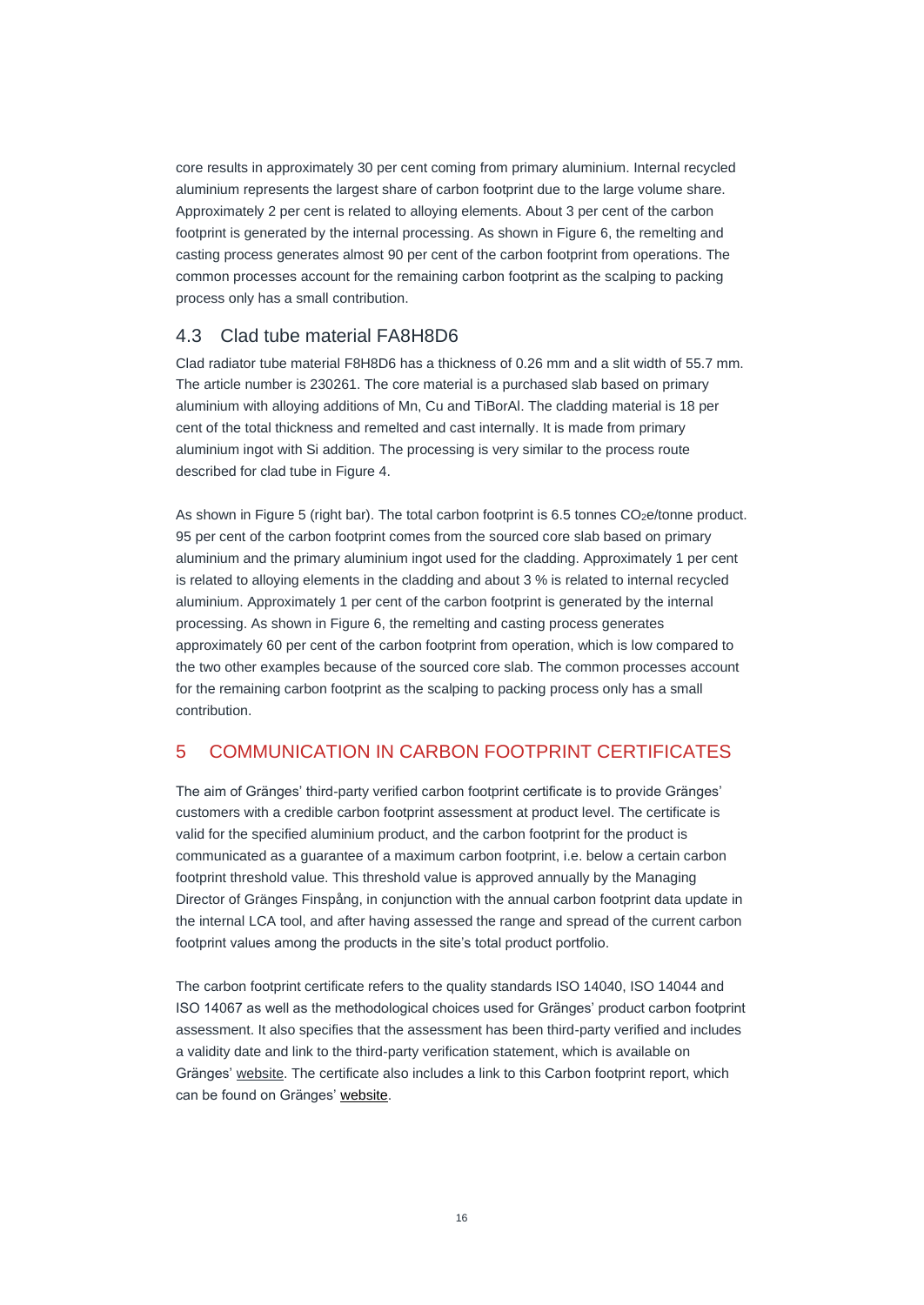Upon a customer request, the certificate is prepared and signed by the Key Account Manager (KAM) on behalf of the President for Gränges Finspång. The KAM is responsible to retrieve the product information as well as the applicable carbon footprint threshold from the internal CF tool.

# <span id="page-16-0"></span>6 CONCLUSIONS AND RECOMMENDATIONS

The following main conclusions can be drawn from the carbon footprint modelling and data;

- There are no real standards in the rolled aluminium industry on how to calculate and allocate carbon footprint. This report can hopefully contribute to such industry standardization and thereby enable comparability in carbon footprint assessments between products and suppliers.
- Allocation of carbon footprint to scrap generated in the process is a challenge, especially when closed loop recycling cannot be used, i.e. when the scrap cannot be recycled back to the same product specification that generated it. Scrap consuming alloys could be regarded as unfairly punished by the chosen allocation method. Further work can be required.
- The main drivers for reduced carbon footprint and carbon intensity are:
	- o Sourcing of more low-carbon primary aluminium.
	- o Sourcing of more external recycled materials.
	- o Increasing internal recycling and reduce volumes of internal scrap sold.
- Process related drivers have much less influence on the carbon footprint than metal related drivers when low carbon energy sources are used. Still, the most important ones are:
	- o Reducing energy intensity in own operations.
	- o Increasing the use of renewable energy in own operations.

Recommendations to further work;

- Extend the impact categories in addition to carbon footprint.
- Extend the modelling to other plants in addition to Gränges Finspång.
- Analyse further the need for an improved allocation model for internal process scrap.

# <span id="page-16-1"></span>7 REFERENCES

EN ISO 14040. Environmental management – Life cycle assessment – Principles and framework. ISO 14040:2006

EN ISO 14044. Environmental management – Life cycle assessment – Requirements and guidelines. ISO 14044:2006

ISO 14067. Greenhouse gases -- Carbon footprint of products -- Requirements and guidelines for quantification and communication. ISO 14067:2018

# <span id="page-16-2"></span>8 APPENDIX

Gränges' carbon footprint (CF) tool is built in the spreadsheet software Excel. It aims to automatically calculate the environmental impacts of the company's products and articles,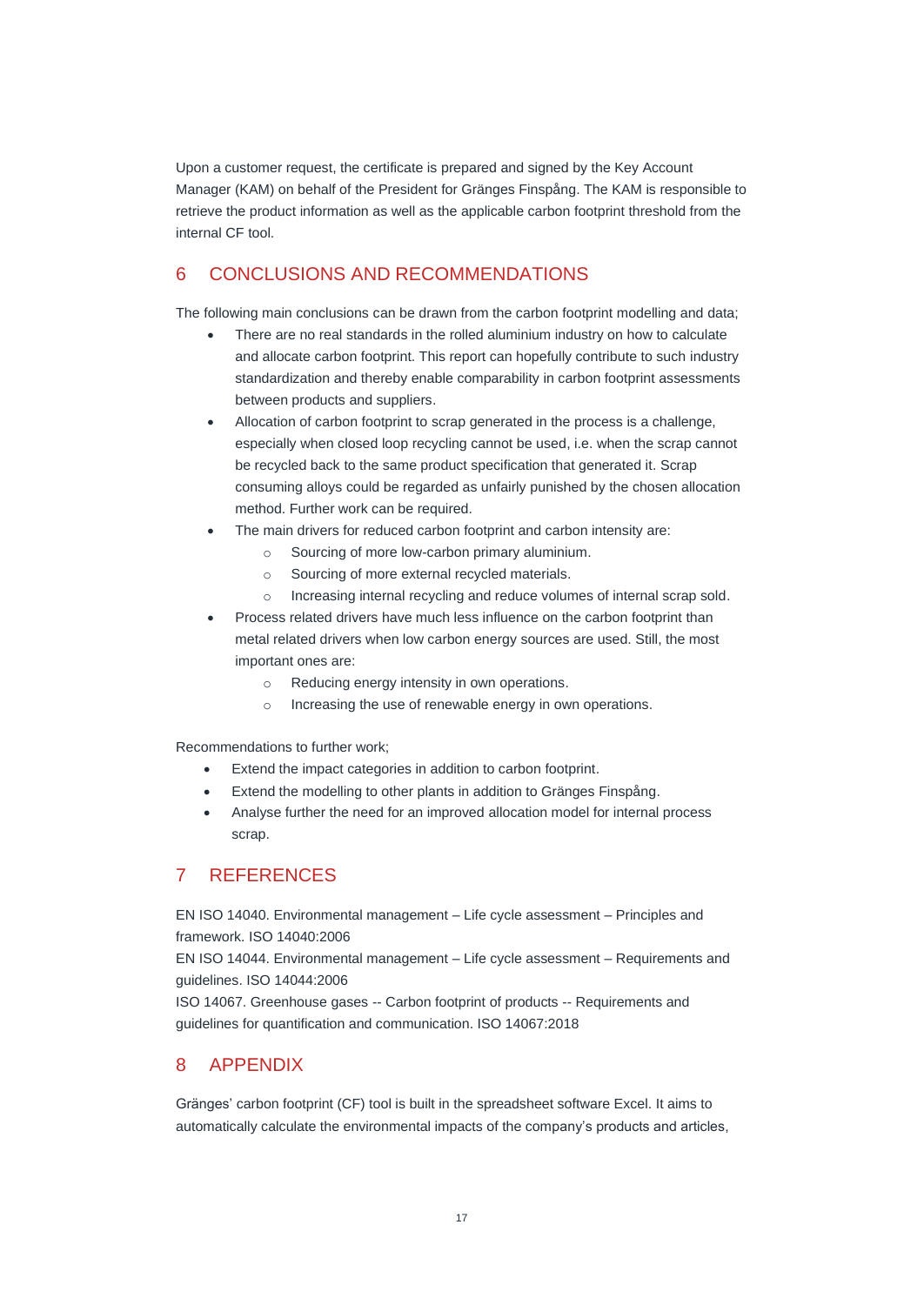initially covering the product carbon footprint. The following tabs are included in the Excel sheet to allow for calculation of carbon footprint for individual articles in the 'Summary' tab.

| <b>NR</b> | TAB                            | <b>DESCRIPTION</b>                                                                                                                                                                                                                                                                                    | <b>SOURCES</b>                                                                                                                                      |
|-----------|--------------------------------|-------------------------------------------------------------------------------------------------------------------------------------------------------------------------------------------------------------------------------------------------------------------------------------------------------|-----------------------------------------------------------------------------------------------------------------------------------------------------|
| 1.1       | Summary                        | Calculates the full carbon<br>footprint (kg CO <sub>2</sub> e/tonne) for a<br>specific article.                                                                                                                                                                                                       |                                                                                                                                                     |
| 1.2       | Calculated                     | Shows the carbon footprint<br>result per article and process<br>step. This structure enables to<br>group articles, alloys, budget<br>classes.                                                                                                                                                         |                                                                                                                                                     |
| 1.3       | <b>Version Log</b>             | Logs all changes and by whom.                                                                                                                                                                                                                                                                         |                                                                                                                                                     |
| 2.1       | Excluded<br>articles           | Shows test articles not reaching<br>the customer.                                                                                                                                                                                                                                                     | The articles are sorted out<br>from volume per article in a<br>Diver File named<br>xutbyte18.mdl.                                                   |
| 2.2       | External<br>homogenizati<br>on | Shows the volume and alloys<br>that are externally homogenized<br>at Kubal Sundsvall.                                                                                                                                                                                                                 | The data is collected from the<br>file Homade göt kubal.xlsx<br>from the Logistic Department<br>(Emelie Viitanen).                                  |
| 2.3       | Emission<br>Factors            | Shows the carbon footprint (kg)<br>CO <sub>2</sub> e/ton) from inbound<br>transports and CtG (Cradle to<br>gate) for all raw material.                                                                                                                                                                | The data is pasted from the<br>file Emission_factor.xlsx<br>which is updated annually by<br>Gränges with support from<br>IVL.                       |
|           |                                |                                                                                                                                                                                                                                                                                                       |                                                                                                                                                     |
| 2.4       | Process                        | Shows the electricity energy in<br>kWh/tonne produced per<br>process and product group from<br>scalping to pack. The data is<br>collected from total volume per<br>process and total energy used<br>per process, then calculated per<br>product group. Also shows the<br>energy for common processes. | The data is collected from file<br>Driftmedia 2002 - 2020.xlsx<br>and pasted into the model.                                                        |
| 2.5       | <b>Virtual Yield</b>           | Remelting virtual yield is<br>finished sawed slab minus burn<br>losses.<br>Process virtual yield is finished<br>delivered material minus sold<br>scrap.                                                                                                                                               | The data is collected from a<br>Diver file named<br>hcstatistik2.mdl<br>Sold scrap is collected from<br>the Annual Environmental<br>Data Collection |
| 3.1       | Article weight                 | Shows the input and output<br>weight per article.                                                                                                                                                                                                                                                     | The data is collected from a<br>Diver file named<br>xutbyte18.mdl and pasted<br>into the model.                                                     |
| 3.2       | Article weight<br>& Group      | Shows the input and output<br>weight per article, budget class<br>and alloy.                                                                                                                                                                                                                          | The data is collected from a<br>Diver file named<br>xutbyte18.mdl and pasted<br>into the model.                                                     |
| 3.3       | Article yield                  | Shows the yield per article and<br>product group.                                                                                                                                                                                                                                                     | The data is collected from a<br>Diver file named                                                                                                    |